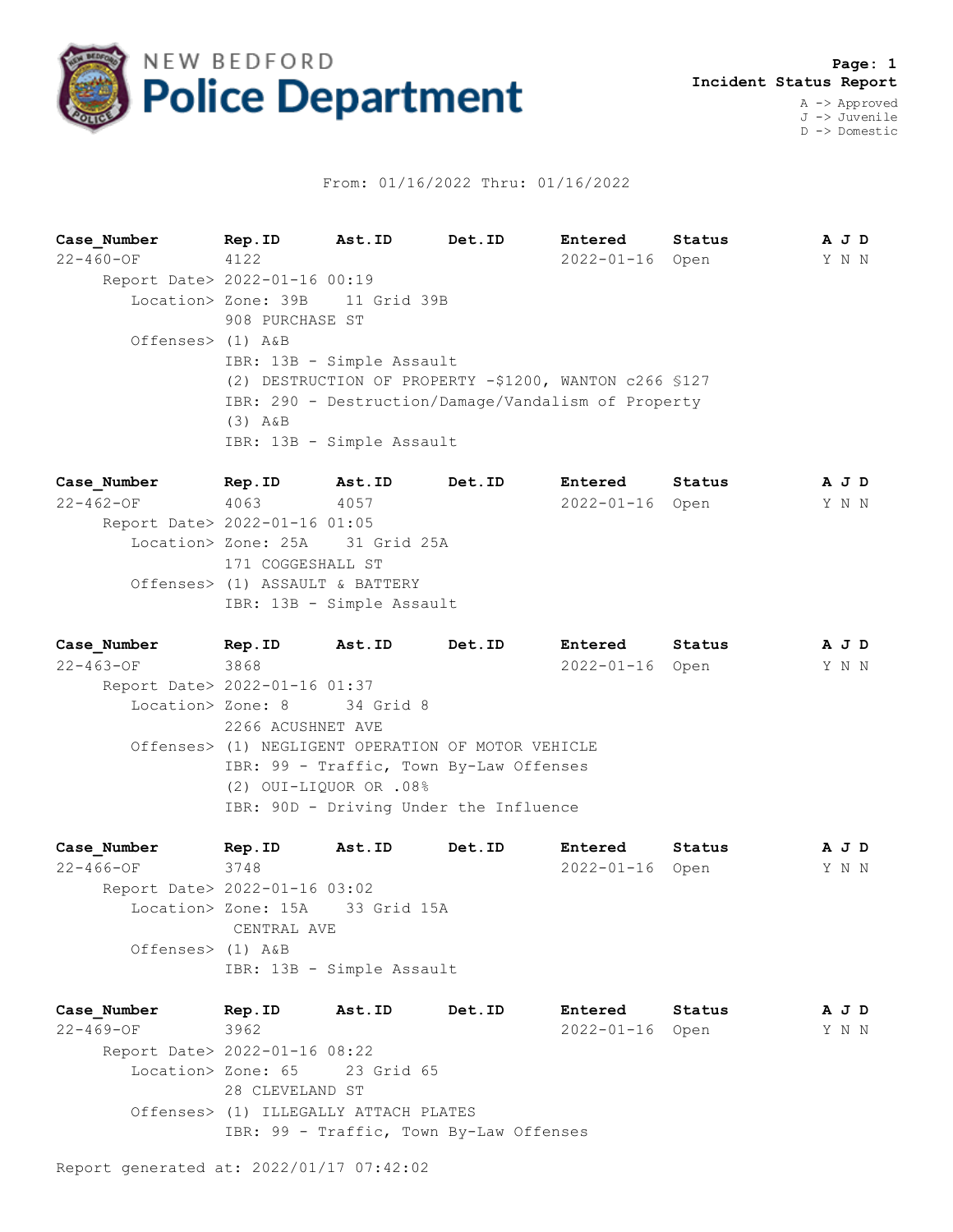

A -> Approved J -> Juvenile D -> Domestic

(2) REGISTRATION SUSPENDED/REVOKED, OP MV WITH IBR: 90Z - All Other Offenses (3) UNINSURED MOTOR VEHICLE IBR: 99 - Traffic, Town By-Law Offenses

**Case\_Number Rep.ID Ast.ID Det.ID Entered Status A J D** 22-470-OF 3966 2022-01-16 Open Y N N Report Date> 2022-01-16 09:13 Occurred Dates> 2022-01-15 09:00 To 2022-01-16 09:00 Location> Zone: 20A 35 Grid 20A 18 WALKER ST Offenses> (1) LARCENY UNDER \$1200 SINGLE SCHEME c266 §30(1) IBR: 23H - All Other Larceny

**Case\_Number Rep.ID Ast.ID Det.ID Entered Status A J D** 22-471-OF 3875 2022-01-16 Open Y N N Report Date> 2022-01-16 08:16 Location> Zone: 59 21 Grid 59 80 RIVET ST 304 Offenses> (1) THREAT TO COMMIT CRIME IBR: 13C - Intimidation

**Case\_Number Rep.ID Ast.ID Det.ID Entered Status A J D** 22-472-OF 3966 2022-01-16 Open Y N N Report Date> 2022-01-16 10:45 Occurred Dates> 2022-01-14 12:00 To 2022-01-16 11:00 Location> Zone: 1 34 Grid 1 59 ROSA DR Offenses> (1) IDENTITY FRAUD IBR: 26C - Impersonation

**Case\_Number Rep.ID Ast.ID Det.ID Entered Status A J D** 22-476-OF 5577 2022-01-16 Open Y N N Report Date> 2022-01-16 16:05 Location> Zone: 44 12 Grid 44 35 BUTTONWOOD ST Offenses> (1) DOG, FAIL LICENSE IBR: 90Z - All Other Offenses (2) DOG, FAIL MUZZLE/RESTRAIN IBR: 90Z - All Other Offenses

**Case\_Number Rep.ID Ast.ID Det.ID Entered Status A J D** 22-486-OF 3024 2022-01-16 Open Y N N Report Date> 2022-01-16 21:54 Occurred Dates> 2022-01-16 21:45 To 2022-01-16 21:45 Location> Zone: 20A 35 Grid 20A 69 MALDEN ST Offenses> (1) DESTRUCTION OF PROPERTY -\$1200, MALICIOUS c266 §127 IBR: 290 - Destruction/Damage/Vandalism of Property